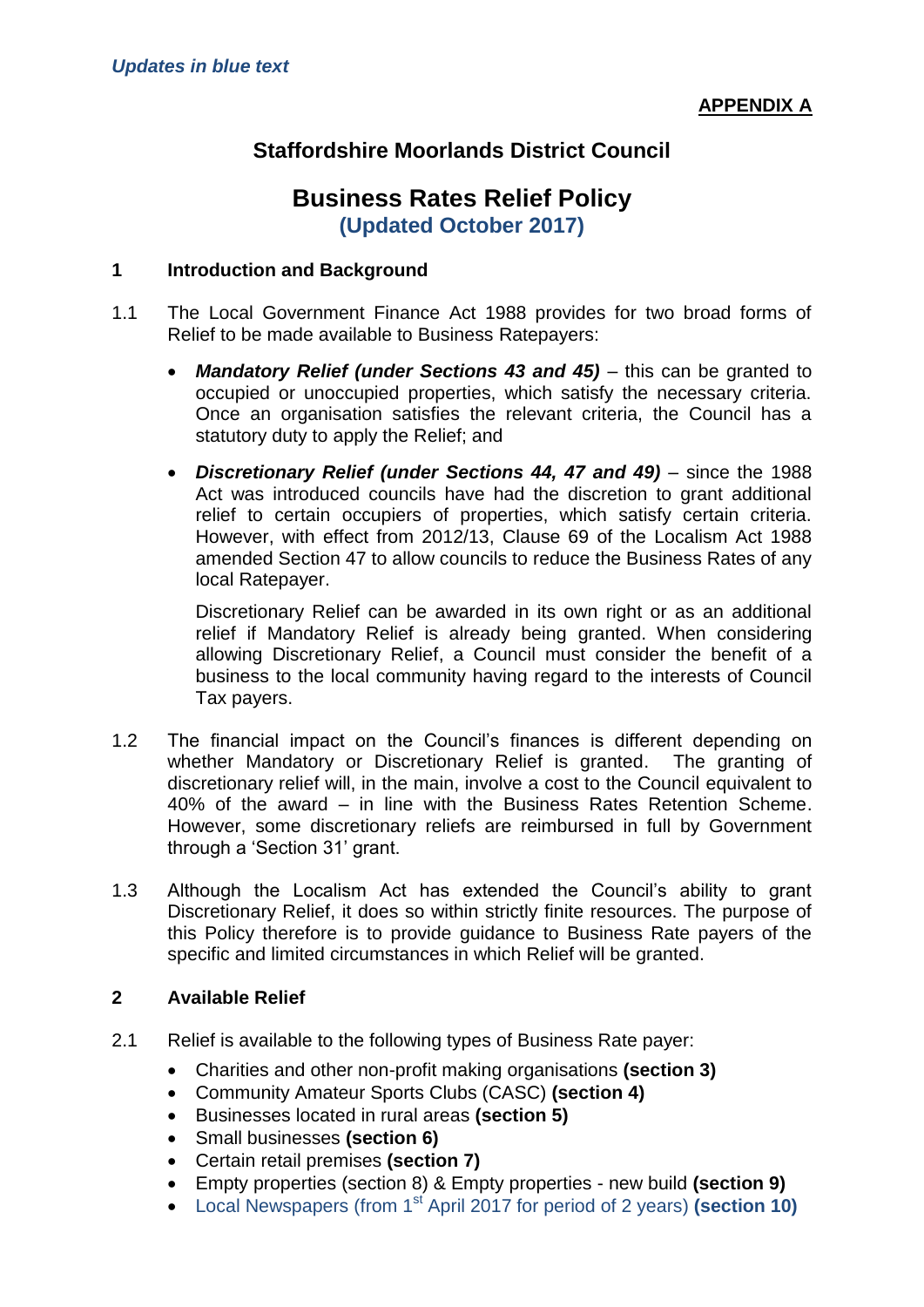- Businesses impacted by the 2017 revelation **(section 11)**
	- Supporting Small Businesses Relief (from 1<sup>st</sup> April 2017 for a maximum period of 5 years)
	- Local Public House Relief (from 1<sup>st</sup> April 2017 for one year)
	- Discretionary Business Rates Relief Scheme (from 1<sup>st</sup> April 2017 for a maximum period of four years)
- Reoccupation Relief **(section 12)**
- Any other business in exceptional circumstances (under Clause 69 of the Localism Act 2011) **(section 13)**
- 2.2 Sections 3 to 12 deal with the qualifying conditions of each type of Relief in more detail.
- 2.3 In very exceptional circumstances, Hardship Relief may be granted to any Business Rate payer – see **section 14.**

# **3 Charities and Other Non Profit Making Organisations**

- 3.1 Relief is available to charitable and non-profit making organisations in certain circumstances. Relief varies dependant upon the type of organisation and the purpose for which the property is used.
- 3.2 Mandatory Relief is awarded in the following circumstances:
	- i) The Ratepayer of an occupied property is a charity or trustee for a charity and where the property is wholly or mainly used for charitable purposes. In such circumstances, Mandatory Relief of 80% will be awarded (it may also be possible to qualify for up to 20% Discretionary Relief on such properties); and
	- ii) The owner of an unoccupied property is a charity or trustee for a charity and it appears, when next in use, the property will be wholly or mainly used for charitable purposes. In such circumstances Mandatory Relief of 80% will be awarded against the 100% charge. In respect of unoccupied property, the apparent future use of the property must be satisfied.
- 3.3 Discretionary Relief may be awarded where:
	- i) Where the property is not an "excepted hereditament" (property) and all or part of it is occupied by one or more institution or organisation which are:
		- Not established or conducted for profit; and
		- Whose aims should be charitable or otherwise philanthropic, or concerned with the promotion of social welfare, education, science, literature or the fine arts. In such circumstances Discretionary Relief of up to 100% can be awarded.
	- ii) Where the Rate payer is a charity or trustee for a charity and where the property is wholly or mainly used for charitable purposes. In such circumstances, Mandatory Relief of 80% will already have been awarded. Therefore Discretionary Relief of up to 20% can be awarded.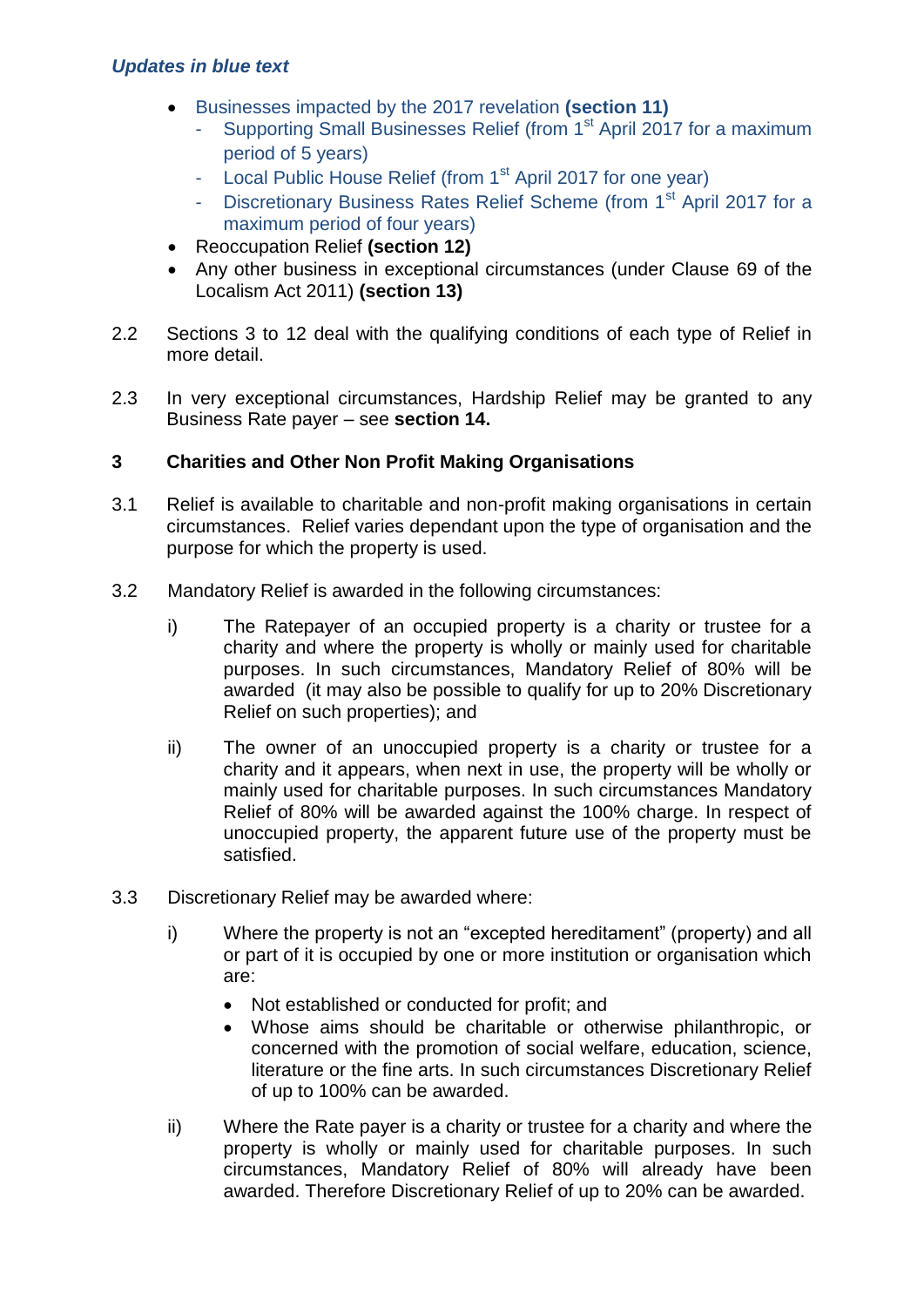- 3.4 The Council will determine each case on its own merits. The guidelines are:
	- i) In respect of Charitable Properties:
		- Applications are required in writing and will be reviewed on a regular basis; and
		- Confirmation of charitable status is necessary.
	- ii) In respect of Non-Profit Making Organisations, the following factors will be considered:
		- Is membership available to all of the community and is it actively promoted?
		- Are the facilities available to non-members?
		- Are the facilities ones that the Council is unable to provide and wishes to promote?
		- Have the facilities available been provided by self-help or grant aid?
		- Are the facilities competing with or ancillary to the facilities currently offered by the Council? (applications will not be refused on the grounds that an organisation is in competition with the Council if the broader needs of the community are being met)
		- Does the organisation provide training and education for its members, non-members, minority or special need groups?
		- Is membership drawn from local residents and taxpayers?
		- What are the financial circumstances of the organisation do they raise finance to support their activities?

#### **4 Community Amateur Sports Clubs (CASCs)**

- 4.1 With effect from April 2002, many local amateur sports clubs were able to register with the Inland Revenue as Community Amateur Sports Clubs (CASCs) and benefit from a range of tax relief, including Gift Aid. The detail of the legislation is contained within Schedule 18 of the Finance Act 2002.
- 4.2 Provided a club is registered with the Inland Revenue, they will automatically qualify for Mandatory Relief of 80%.
- 4.3 The Council will grant a further 20% in Discretionary Relief in circumstances where the club provides additional benefits to the Staffordshire Moorlands.
- 4.4 The Council will determine each case on its own merits. The guidelines are:

In order to qualify for Mandatory Relief:

- Applications are required in writing and will be reviewed on a regular basis; and
- Confirmation of CASC status is necessary.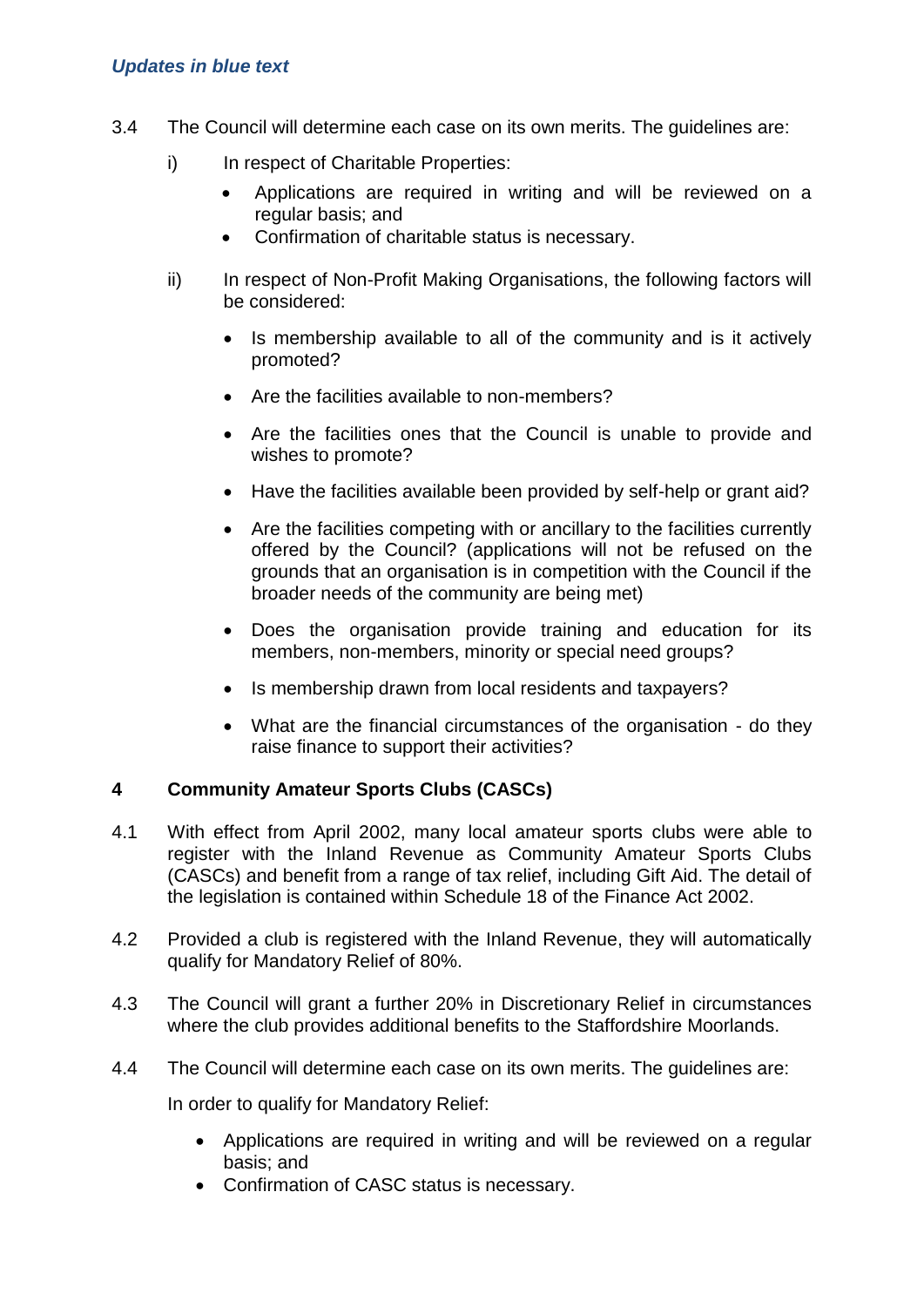In order to qualify for additional Discretionary Relief:

- Membership should be available to the whole of the Staffordshire Moorlands community and should be actively promoted
- The facilities offered should not be competing with, or ancillary to the facilities currently offered by the Council
- The organisation should, where possible, be providing training and education for its members, non-members, minority or special needs groups
- Membership should be primarily drawn from local residents and taxpayers; and
- There must be evidence of the organisation raising its own finance.

Applications are required in writing and will be reviewed on a regular basis.

# **5 Rural Relief**

- 5.1 Relief from Business Rates is available for Public Houses, Petrol Filling Stations, General Stores, and Post Offices if they are the only business of its type within a Rural Settlement area (*see Annex 1*). Rural Relief may also be granted to qualifying rural food shops. Such Relief is applicable to occupied properties only.
- 5.2 In order to qualify for Mandatory Relief the property will have to:
	- be in a Rural Settlement Area of 3,000 people or less; and
	- be a Post Office or General Store with a rateable value of £8,500 or less, and be the only such property within a settlement area; or
	- be a Public House or Petrol Filling Station with a rateable value of £12,500 or less, and be the only such property within a settlement area; or
	- be a Village Shop selling mainly food for human consumption with a Rateable Value of £8,500 or less.

Mandatory Relief of 50% will be granted to such properties currently. However, the Government intends to amend the relevant primary legislation to require local authorities to grant 100% mandatory rural rate relief to take effect from 1 April 2018.

Therefore, before the requirement to grant mandatory relief comes into force, Authorities are expected to use their local discount powers to grant 100% rural rate relief to eligible ratepayers from 1 April 2017.

- 5.3 The Council may also provide Discretionary Relief in two ways:
	- i) as a 'top-up' Relief, up to 100% for those Ratepayers receiving 50% Mandatory Relief; (as detailed above) or
	- ii) up to 100% Relief to other rural shops and businesses, which are of benefit to the local community.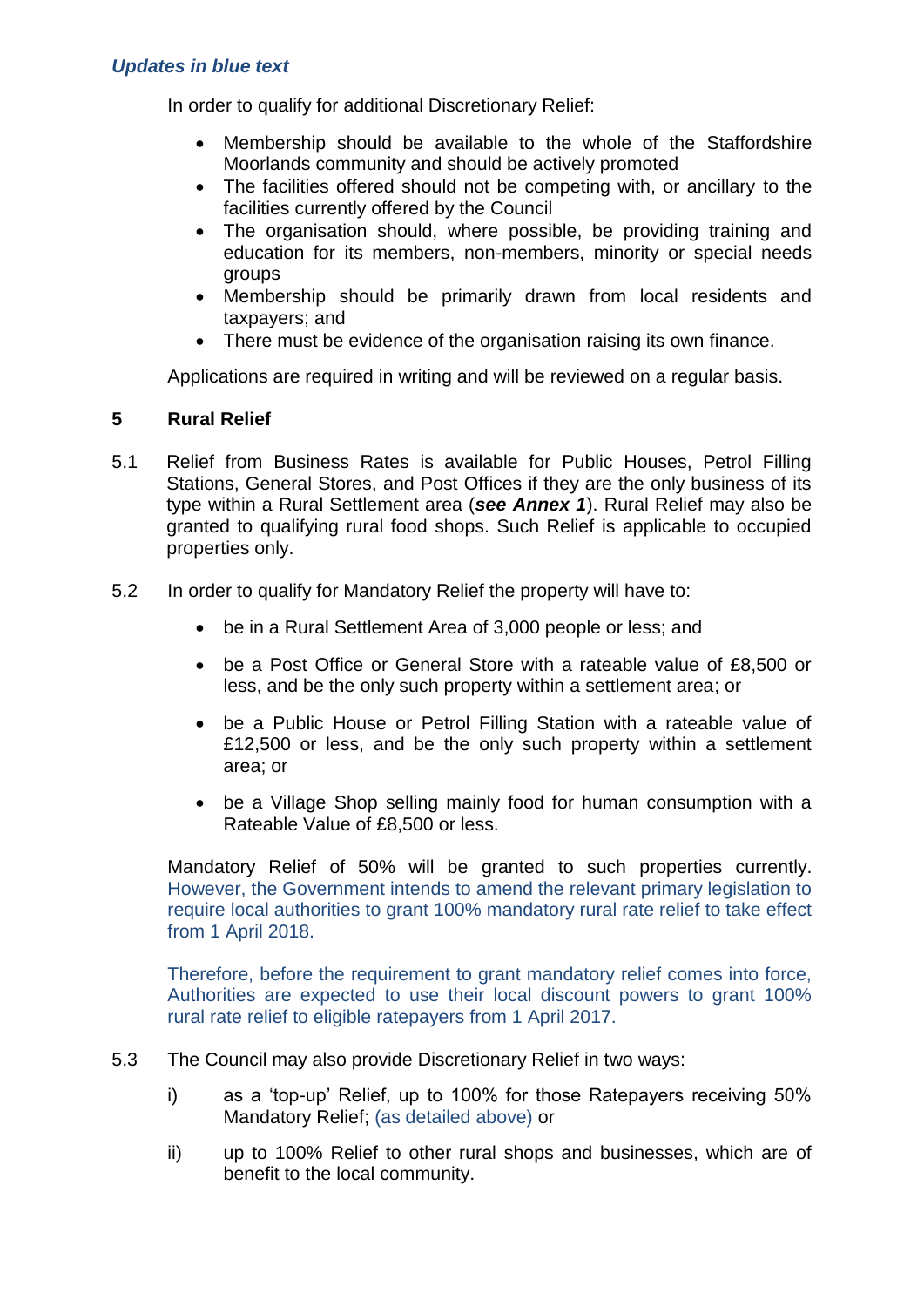- 5.4 Discretionary Relief is subject to different criteria, and can be granted to any General Store, Post Office, Public House, Petrol Filling Station or Village Shop selling mainly food for human consumption, which qualifies for Mandatory Relief. In addition, Discretionary Relief can be granted to any other Shop, Post Office or business which:
	- is in a Rural Settlement Area of 3,000 people or less
	- has a Rateable Value of less than £16,500; and
	- is of benefit to the local community.

The following additional condition is applied in the Staffordshire Moorlands

- annual profits must be less than £15,000.
- 5.5 For claiming Rural Relief the following conditions apply:
	- Applications must be in writing
	- If applying for the Discretionary element of Rural Relief, audited accounts for the last two years must be provided; and
	- Each application is considered on its own merits.

# **6 Small Businesses**

- 6.1 Small Business Rate Relief is available at 100% for Business Ratepayers occupying single properties with a Rateable Value of up to £12,000 (previously £6,000 prior to  $1<sup>st</sup>$  April 2017), with Relief declining on percentage terms on a sliding scale until it is 0% at a rateable value of £15,000 (£12,000 prior to 1<sup>st</sup> April 2017).
- 6.2 The cost of the Relief granted is funded through a supplement on the Business Rates bills of those businesses not eligible for the Relief. The supplement is built into the standard "Non-Domestic Rating Multiplier".
- 6.3 Ratepayers of eligible business properties with Rateable Values between £15,000 and £51,000 (previously £12,000 and £18,000 prior to 1<sup>st</sup> April 2017) do not have to contribute towards the Relief and will have their bills calculated using the lower (small business) Non-Domestic Rating Multiplier.
- 6.4 The Relief is only available to Rate payers with either:
	- One property: or
	- One main property and other additional properties with Rateable Values less than £2,899 (£2,600 prior to  $1<sup>st</sup>$  April 2017).

The Rateable Value of the one property or the aggregate Rateable Value of all properties must be under £20,000 (£18,000 prior to 1<sup>st</sup> April 2017).

# **7 Retail Rate Relief Policy**

7.1 Under S47 of the Local Government Finance Act 1988 the Council may use its discretionary powers to grant relief to businesses in its area.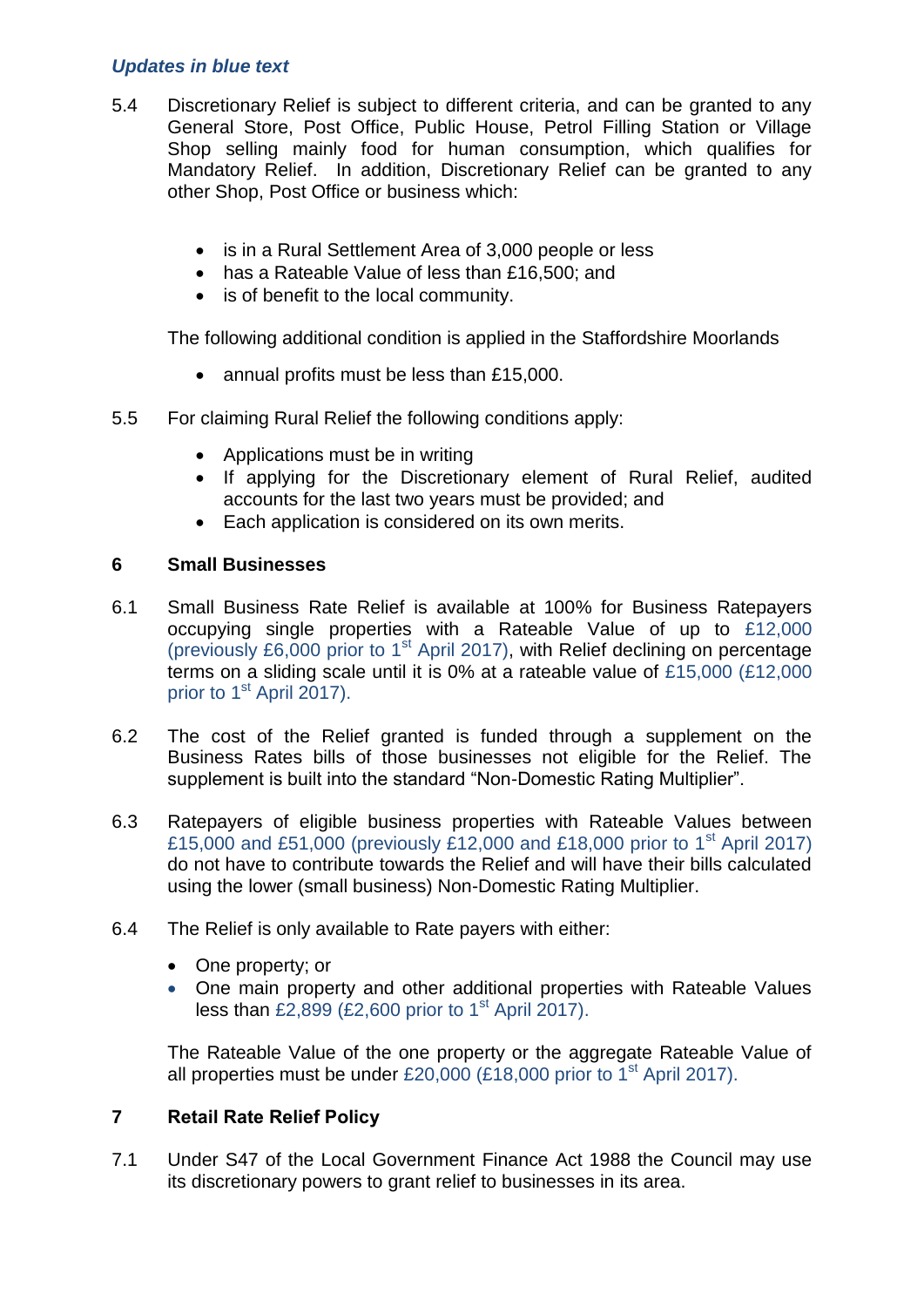- 7.2 In line with Government's recommendation this policy outlines the relief to be given in 2014/15 and 2015/16 to hereditaments that meet certain criteria as detailed in this document.
- 7.3 Properties that will benefit from the relief will be occupied hereditaments with a rateable value of £50,000 or less, that are wholly or mainly being used as shops, restaurants, cafes and drinking establishments
- 7.4 Within this guidance, shops, restaurants, cafes and drinking establishments are considered to mean:
	- i. Hereditaments that are being used for the sale of goods to visiting members of the public:-
		- Shops (such as Florist, Bakers, Butchers, Grocers, Greengrocers, Jewellers, Stationers, Off Licence, Chemists, Newsagents, Hardware Stores, Supermarkets)
		- Charity Shops
		- Opticians
		- Post Offices
		- Furnishing Shops/Display Rooms (such as carpet shops, double glazing, garage doors)
		- Car/Caravan Show Rooms
		- Second hand car lots
		- Markets
		- Petrol Stations
		- Garden Centres
		- Art Galleries (where art is for sale/hire)
	- Ii Hereditaments that are being used for the provision of the following services to visiting members of the public:-
		- Hair and beauty services (such as hair dressers, nail bars, beauty salons, tanning shops)
		- Shoe repairs/key cutting
		- Travel Agents
		- Ticket Offices e.g. for theatre
		- Dry Cleaners
		- Launderettes
		- PC/TV/Domestic Appliance repair
		- Funeral Directors
		- Photo Processing
		- DVD/Video Rentals
		- Tool Hire
		- Car Hire
	- iii. Hereditaments that are being used for the sale of food and/or drink to visiting members of the public:-
		- Restaurants
		- Takeaways
		- Sandwich shops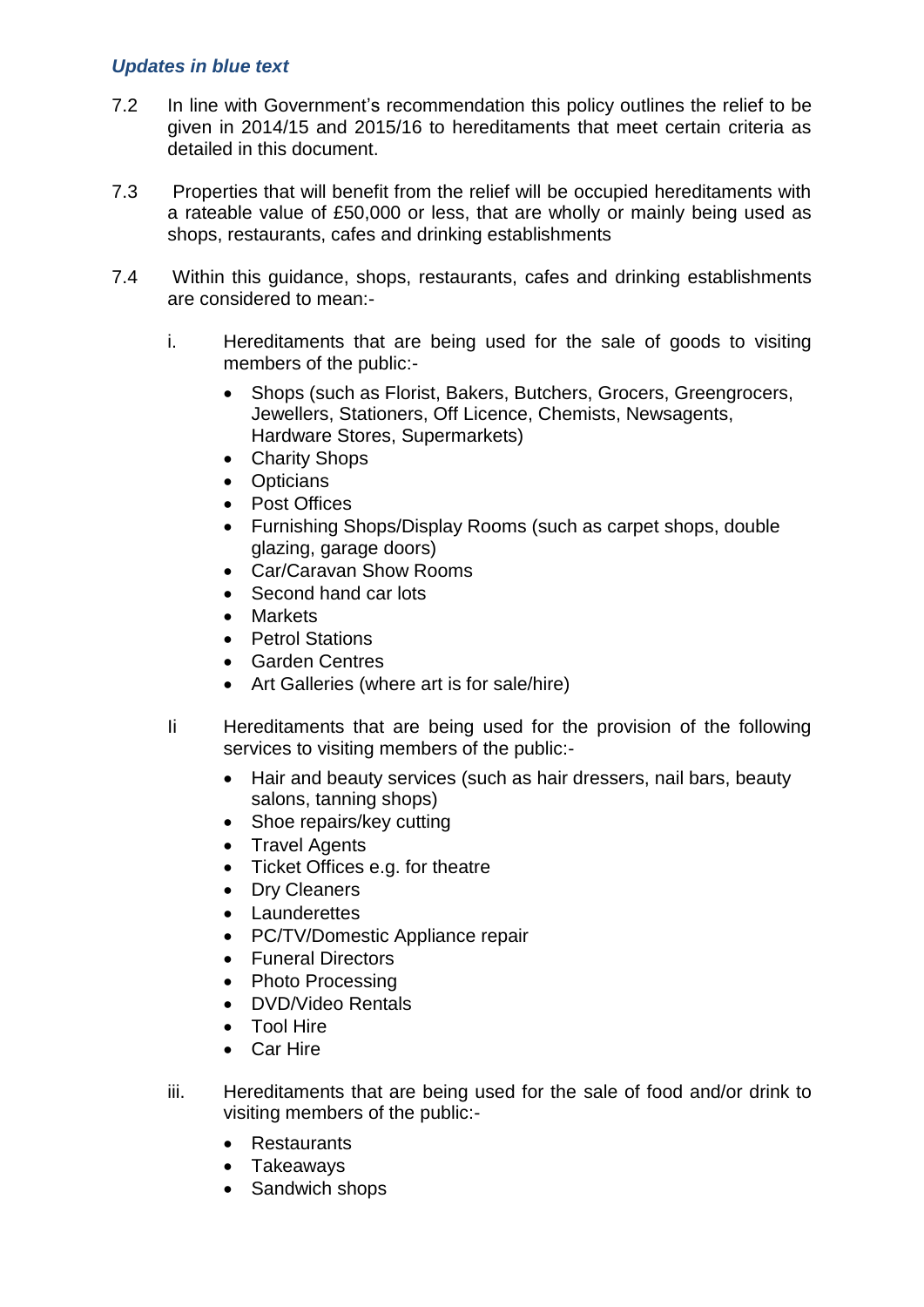- Coffee shops
- $\bullet$  Pubs
- Bars
- 7.5 To qualify for the relief the hereditament must be wholly or mainly used as a shop, restaurant, cafe or drinking establishment. In a similar way to other reliefs (such as charity relief), this is a test on use rather than occupation. Therefore, hereditaments which are occupied but not wholly or mainly used for the qualifying purpose will not qualify for the relief.
- 7.6 The list set out above is not intended to be exhaustive as it would be impossible to list the many and varied retail uses that exist. There will also be mixed uses. However, the above lists are intended to be a guide as to the types of uses that the Government considers for this purpose to be retail in nature.
- 7.7 The list below sets out the types of uses that Government does not consider to be retail use for the purpose of this relief. Again, it is for Local Authorities to determine for themselves whether particular properties are broadly similar in nature to those below and, if so, to consider them not eligible for the relief under their local scheme.
	- i. Hereditaments that are being used for the provision of the following services to visiting members of the public:
		- Financial services (e.g. banks, building societies, cash points, bureau de change, payday lenders, betting shops, pawn brokers)
		- Other services (e.g. estate Agents, letting agents, employment agencies)
		- Medical services (e.g. vets, dentists, doctors, osteopaths, chiropractors)
		- Professional services (e.g. solicitors, accountants, insurance agents/financial advisers, tutors)
		- Post Office sorting office
	- Ii Hereditaments that are not reasonably accessible to visiting members of the public
- 7.8 The total amount of government-funded relief available for each property for each of the years under this scheme is £1,000. The amount does not vary with rateable value and there is no taper.
- 7.9 There is no relief available under this scheme for properties with a rateable value of more than £50,000. Of course, Councils may choose to use their discretionary powers to offer further discounts outside this scheme (and under local rate retention, 50% of the cost would be locally funded and 50% funded by Central Government).
- 7.10 The eligibility for the relief and the relief itself will be assessed and calculated on a daily basis. The following formula will be used to determine the amount of relief to be granted for a particular hereditament in the financial year: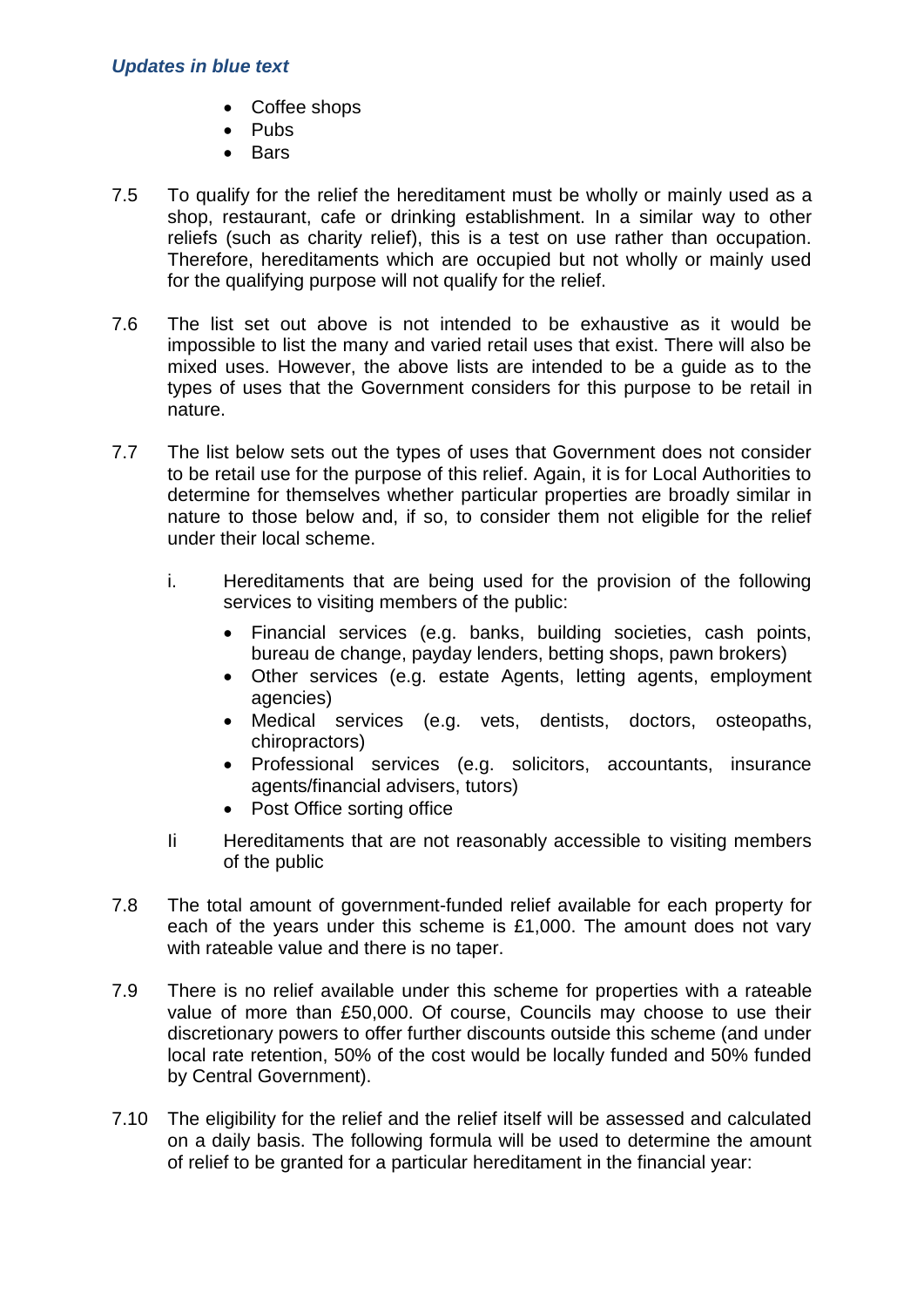Amount of relief to be granted = £1000 x **A/B**

*Where:*

**A** is the number of days in the financial year that the hereditament is eligible for relief; and **B** is the number of days in the financial year.

- 7.11 The relief will be applied against the net bill after all other reliefs have been taken into account.
- 7.12 Where the net rate liability for the day after all other reliefs but before retail relief is less than the retail relief, the maximum amount of this relief will be no more than the value of the net rate liability. This should be calculated ignoring any prior year adjustments in liabilities which fall to be liable on the day.
- 7.13 There is no restriction on the number of properties occupied by a rate payer that will qualify for relief, provided each property has a rateable value of £50,000 or less, subject to State Aid de minimis limits.
- 7.14 The relief should be applied on a day to day basis using the formula set out above. A new hereditament created as a result of a split merger during the financial year, or where there is a change of use, should be considered a fresh for the relief on that day

# **8 Empty Property Relief**

- 8.1 Mandatory Relief will be granted in the first 3 months that a business property is empty. This is extended to 6 months in the case of certain industrial properties.
- 8.2 After these periods have expired, Business Rates are payable in full unless the unoccupied property rate has been reduced by Government Order. In most cases, the unoccupied property rate is zero for properties owned by Charities and Community Amateur Sports Clubs.
- 8.3 There are a number of exemptions from the Empty Property Rate as follows:
	- Where an owner is prohibited by law from occupying a business property or allowing a business property to be occupied
	- Where a business property is kept vacant by reason of action taken by or on behalf of the Crown or any local or public authority with a view to prohibiting occupation or to acquiring it
	- Where a business property is the subject of a building preservation notice, or is a listed building
	- Ancient monuments
	- Business properties with a Rateable Value less than £2,600
	- Where an owner is entitled to business property only in their capacity as the personal representative of a deceased person; and
	- In certain instances of insolvency and debt administration.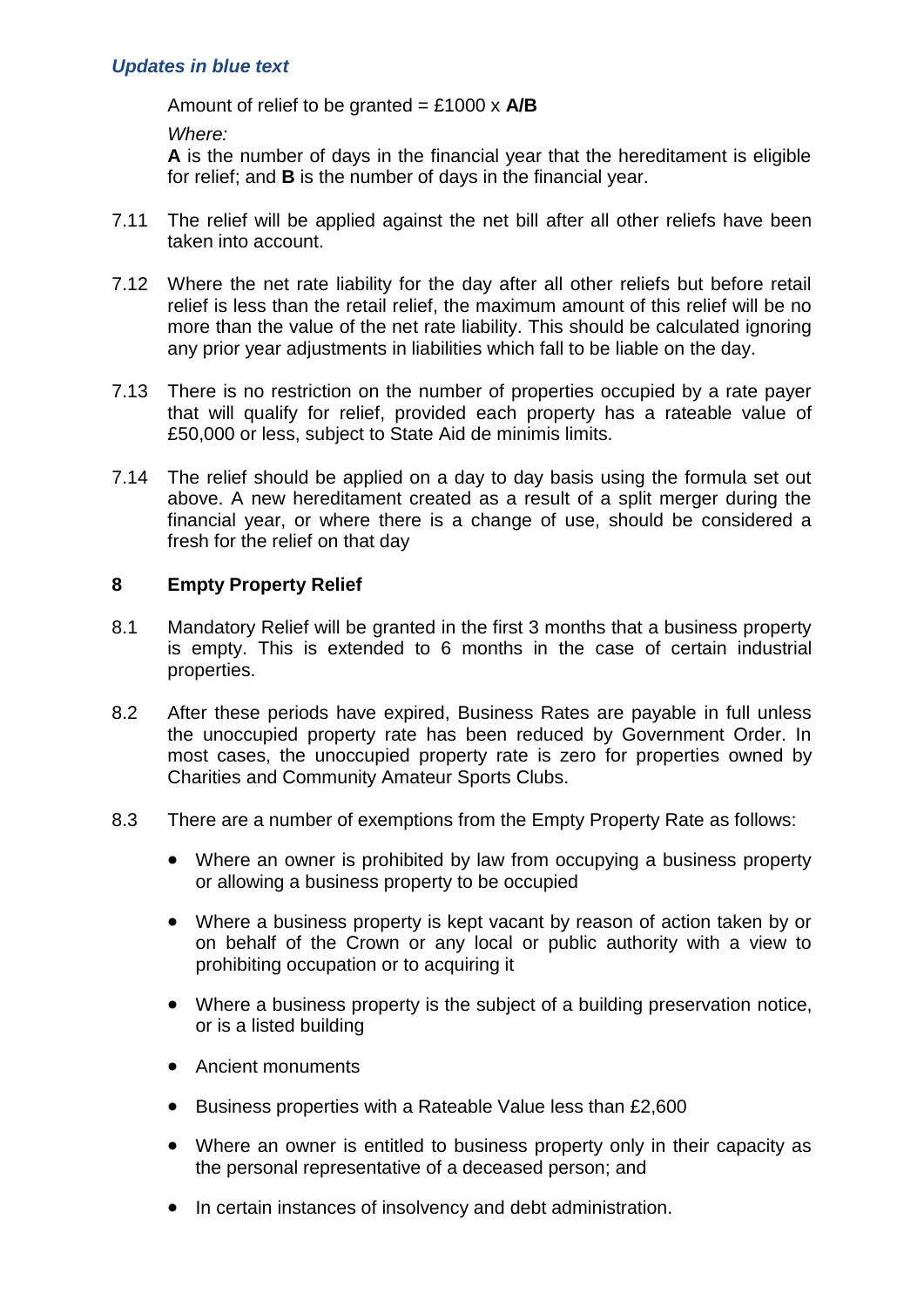8.4 Discretionary Relief (under Section 44a of the 1988 Act) can be awarded where a business property is temporarily partly occupied. Where such discretion is exercised, a valuation officer will apportion Rateable Value between the occupied and unoccupied parts of the property.

#### **9 New Build - Empty Property Relief**

- 9.1 Under S47 of the Local Government Finance Act 1988 the Council can use its discretionary powers to grant relief to businesses in its area.
- 9.2 In line with the Government's recommendation this policy outlines the relief to be given to hereditaments that meet certain criteria as detailed in this document.
- 9.3 Properties that will benefit from the relief will be all unoccupied non domestic hereditaments that are wholly or mainly comprised of qualifying new structures. "Structures" means:
	- a) foundations and/or
	- b) permanent walls and/or
	- c) permanent roofs

"new" means:

- a) completed less than 18 months previously, and
- b) completed after 1 October 2013 and before 30 September 2016.
- 9.4 New structures are to be considered "completed" when the building or part of the building of which they form part is ready for occupation for the purpose it was constructed unless a completion notice has been served in respect of such a building or part of a building – in which case it would be the date specified in that notice.
- 9.5 In terms of considering whether a hereditament is wholly or mainly comprised of qualifying new structures, "mainly" means more than half. As the test is made in regards to the composition of the structure, it will not be relevant to consider matters such as the rateable value or use of parts of the property. However, factors such as the area or volume of the property will be relevant.
- 9.6 Whilst this policy is not intended to capture properties that have been refurbished, it is intended to capture those that have been the subject of substantial structural construction, so, for example, those properties that are built on existing foundations or built around a retained façade are likely to benefit from the relief.
- 9.7 Where a hereditament is created as a result of a split or merger of other properties, or where the existing hereditament is altered for example with an extension, the same test will apply i.e. the hereditament must be wholly or mainly comprised of new structures completed within the necessary timeframes to benefit from the exemption.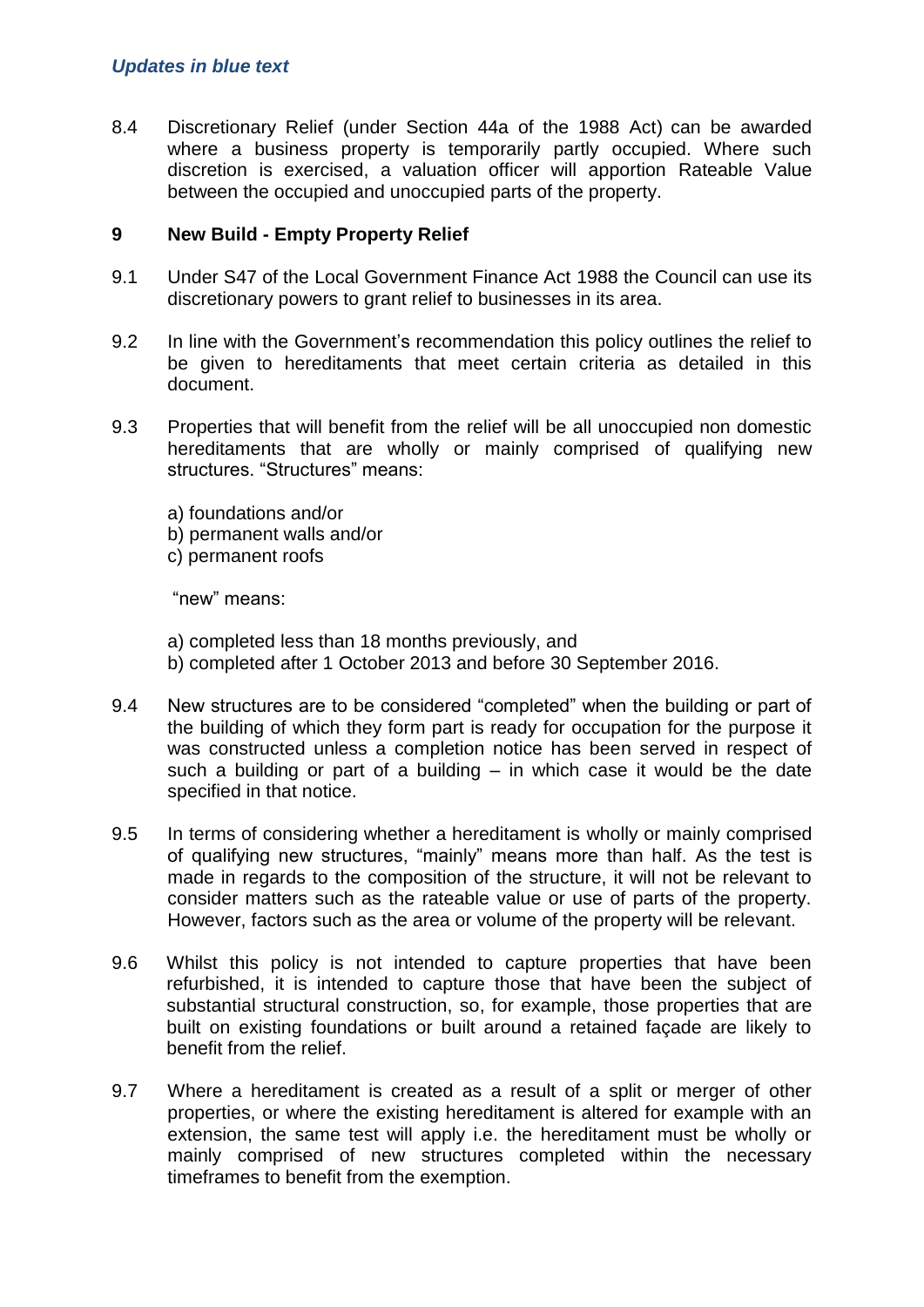- 9.8 We want to ensure that, on the one hand, ratepayers do not benefit merely because the property has split or merged but, on the other hand, ensure that ratepayers have some flexibility to adapt their properties without losing the relief.
- 9.9 There will be some instances where this is not clear cut (such as where a hereditament is formed from the merger of a hereditament that comprises mainly or wholly of new structures with a hereditament that comprises structures that are not new). In such cases we propose that the relief is only funded where the new hereditament wholly or mainly comprises qualifying new structures.
- 9.10 The relief will run with the property rather than the owner. So if a developer initially owns a hereditament that qualifies for the relief he/she will be able to sell/lease the property with the benefit of the remaining term of the relief, subject to the ratepayer's State Aid de minimis limits.
- 9.11 Properties that are completed before 1 October 2013 will not benefit from these proposals. However, hereditaments comprising such properties will not be subject to empty property rates for the first 3 or 6 months they are empty, in the normal way.
- 9.12 100% relief in the prescribed circumstances, up to State Aid de minimis limits will be available.
- 9.13 The policy is for the new build empty property exemption to apply to unoccupied non domestic properties for the first 18 months following completion, if completed after 1 October 2013 and before 30 September 2016.
- 9.14 The Non-Domestic Rating (Unoccupied Property) (England) Regulations 2008 provide that empty property rates are not payable until a non-industrial property has been empty for 3 months or an industrial property has been empty for 6 months.
- 9.15 If a hereditament has been subject to apportionment under Section 44A of the Local Government Finance Act 1988 (partly occupied hereditaments), the same principles may be applied to the unoccupied.

#### **10. Local Newspaper Rate Relief (temporary until 31st March 2019)**

- 10.1 The Government has committed to providing funding to local authorities so that they can provide a discount worth up to £1,500 a year for 2 years from 1st April 2017, to office space occupied by local newspapers. This is up to a maximum of one discount per local newspaper title and per hereditament, and up to state aid limits. The relief will be delivered through local authority discretionary discount powers (under section 47(3) of the Local Government Finance Act 1988).
- 10.2 The Council will grant in accordance with Government guidelines.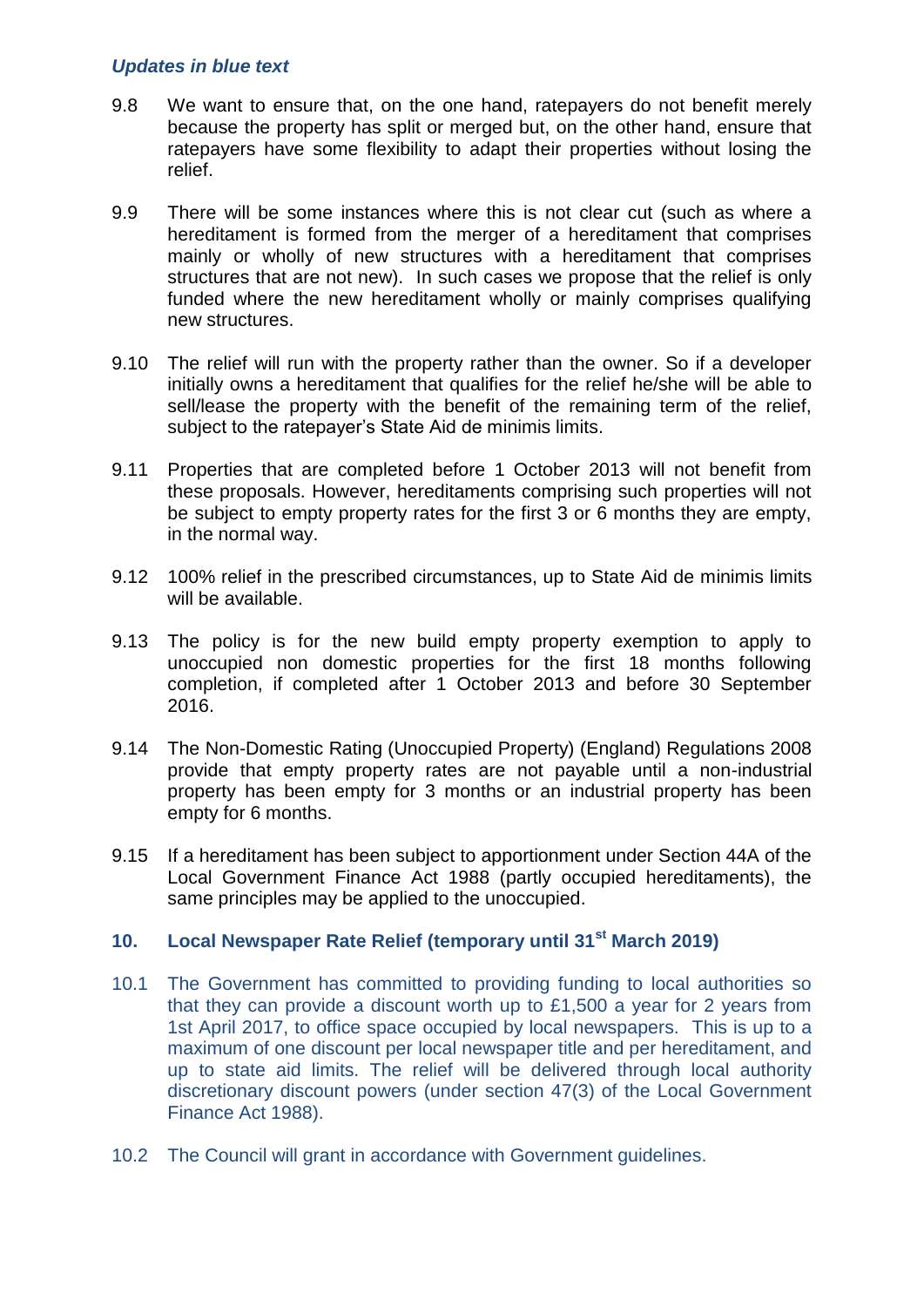## **11. 2017 Revaluation Reliefs**

- 11.1 As part of the Spring 2017 Budget, the Chancellor announced three new discretionary rate reliefs to be implemented for business ratepayers with effect from  $1<sup>st</sup>$  April 2017:
	- Supporting Small Business Relief
	- Supporting Pubs Relief
	- Local Discretionary Rate Relief
- 11.2 The three new reliefs have been implemented under Section 47 of the Local Government Finance Act as a discretionary award made by Billing Authorities. The Government will fully reimburse all amounts awarded under Supporting Small Business Relief and Supporting Pub Relief by a Section 31 grant. However, Local Discretionary Rate Relief is being funded through a £300m fund allocated to each Authority through a formula-based grant, and Government has tasked all Authorities with putting together their own schemes of LDRR.

## **Supporting Small Businesses Relief (from 1st April 2017 for a maximum period of 5 years)**

- 11.3 This relief is a discretionary relief made available to those ratepayers facing large increases as a result of a change in rateable value and consequential loss of Small Business Rate Relief or Rural Rate Relief.
- 11.4 Supporting Small Businesses relief will be paid such that the increase per year in the bills of affected ratepayers is limited to the greater of:
	- a percentage annual increase of 5%, 7.5%, 10%, 15% and 15% from 2017-18 to 2021-22 all plus inflation, or;
	- a cash value of £600 per year (£50 per month). This cash minimum increase ensures that those ratepayers paying nothing or very small amounts in 2016-17 after small business rate relief are brought into paying something.
- 11.5 In the first year of the scheme this means that all ratepayers losing some or all of their SBRR or RRR will see the increase in their bill capped at £600. The cash minimum increase is £600 per year thereafter. Those businesses who were previously receiving SBRR in 2016/2017 but whose RV is more than £51,000 from  $1<sup>st</sup>$  April 2017 will not be liable to pay the supplement (1.3p in 2017/18) to fund small business rate relief while they are eligible for the Supporting Small Business relief scheme.
- 11.6 Ratepayers can remain in the Supporting Small Businesses relief scheme for either 5 years or until they reach the bill they would have paid without the scheme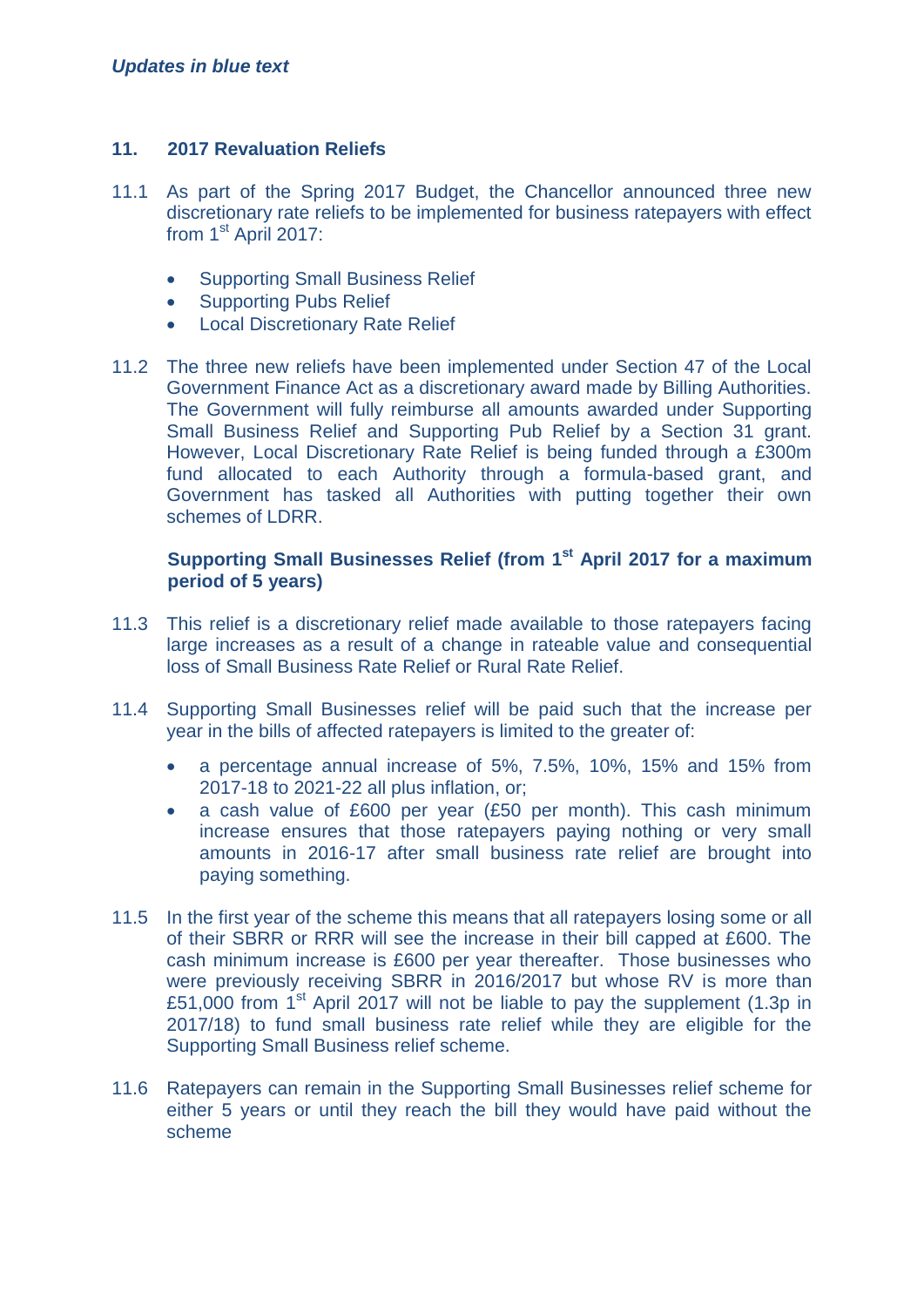- 11.7 Awards of Supporting Small Businesses relief will be made for no more than one year at a time and will be reviewed each year at the time of the annual billing. Entitlement will therefore end on the earliest of:
	- the end of the financial year for which the award was made,
	- the date that the ratepayer ceases to satisfy the qualifying criteria, or
	- the date that the property becomes unoccupied or occupied by a charity or Community Amateur Sports Club.
- 11.8 This relief, as with all other DRRs, is subject to State Aid law. Ratepayers entitled to Mandatory Relief (such Charities and Community Amateur Sports Clubs) or Section 44A relief (apportionment of RV for partly occupied properties) are not entitled to SSBR.
- 11.9 The Council will be applying this relief in accordance with Government guidelines and confirming in writing to those eligible businesses. Those businesses that feel they may be eligible but have not received a letter and revised bill need to contact the Council.

# **Supporting Pubs Relief (from 1st April 2017 for one year)**

- 11.10 Supporting Pubs Relief scheme for pubs that have a rateable value of below £100,000. Under the scheme, eligible pubs will receive a £1,000 discount on their bill for 2017/18.
- 11.11 For the purpose of this relief, the Council's policy intention is that eligible pubs should:
	- be open to the general public
	- allow free entry other than when occasional entertainment is provided
	- allow drinking without requiring food to be consumed
	- permit drinks to be purchased at a bar.
- 11.12 Hereditaments which are excluded from this relief include restaurants, cafes, nightclubs, hotels, snack bars, guesthouses, boarding houses, sporting venues, music venues, festival sites, theatres, museums, exhibition halls, cinemas, concert halls, casinos.
- 11.13 The Council will be applying this relief in accordance with Government guidelines and confirming in writing to those eligible businesses. Those businesses that feel they may be eligible but have not received a letter and revised bill need to contact the Council.

#### **Local Discretionary Rate Relief (temporary until 31st March 2021)**

11.14 The Government also announced the introduction of a Local Discretionary Rate Relief – the scheme is designed to assist small/medium ratepayers who have suffered significant increases in rate liability due to the revaluation and the subsequent increase to their Rateable Value. The scheme is in place for a period of 4 years at a reducing rate over the 4 years.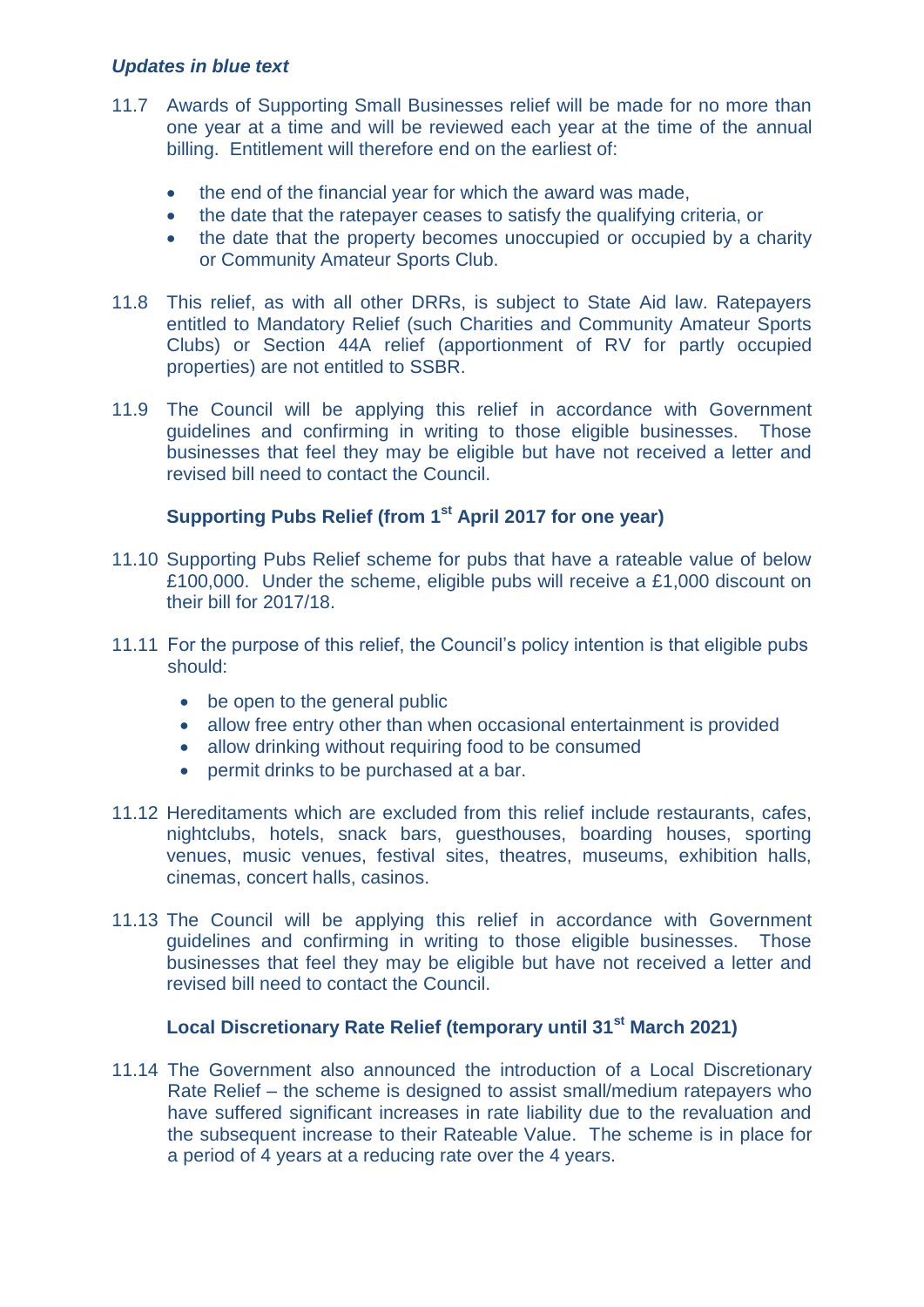- 11.15 Each Authority is to be provided with a share of a £300 million fund to support their local businesses – which is to be administered through Authorities discretionary relief powers under section 47 of the Local Government Act 1988.
- 11.16 Government consider that Councils are best placed to determine how this fund should be targeted and administered to support those businesses with the greatest need, and so each Authority is required to propose their own scheme.
- 11.17 The Council has determined that Local Discretionary Rate Relief will be awarded using the following criteria:
	- The increase has to be attributable to the 2017 revaluation
	- Relief will not be awarded where mandatory relief is granted
	- The rateable value of the property, in the 2017 Rating List must not exceed £200,000
	- In assessing any potential entitlement to an award under this scheme, the Council will compare the following:-
		- The rate liability of the ratepayer at  $31<sup>st</sup>$  March 2017 after any reliefs and reductions; and
		- The rate liability of the taxpayer  $1<sup>st</sup>$  April 2017 taking into account any transitional relief or discretionary relief within this policy
	- Relief will only be given to premises which are liable for occupied rates. No relief within this scheme will be granted for unoccupied premises.
	- Relief will only be granted to ratepayers who were in occupation at 31<sup>st</sup> March 2017 and in occupation on 1<sup>st</sup> April 2017 and for each day subsequently
	- Ratepayers taking up occupation after the 1<sup>st</sup> April 2017 will not be eligible for relief on the basis that new ratepayers would not have suffered from increases due to a revaluation
	- Relief will be targeted to local businesses and not those businesses/charities that are national or multi-national in nature.
	- Relief will not be awarded to Local Authorities or Government agencies
	- The relief is subject to state aim limits
- 11.18 The Council will encouraging those businesses who may qualify for this relief to apply. Therefore, the scheme will be administered in the following way:
	- For awards of £1,000 or less Officers may grant without a formal application and issue notification which requests the business to contact the Council if they feel they are not eligible based on the criteria set
	- For awards of £1,000 or more, individual applications and 'state aid' declarations will be required and considered by the Income Team.
	- Ratepayers will be required to notify the council if they cease to satisfy the qualifying criteria.
	- Relief will end on the earliest of; the end of the financial year, the date the property becomes unoccupied or the date that the ratepayer ceases to satisfy the qualifying criteria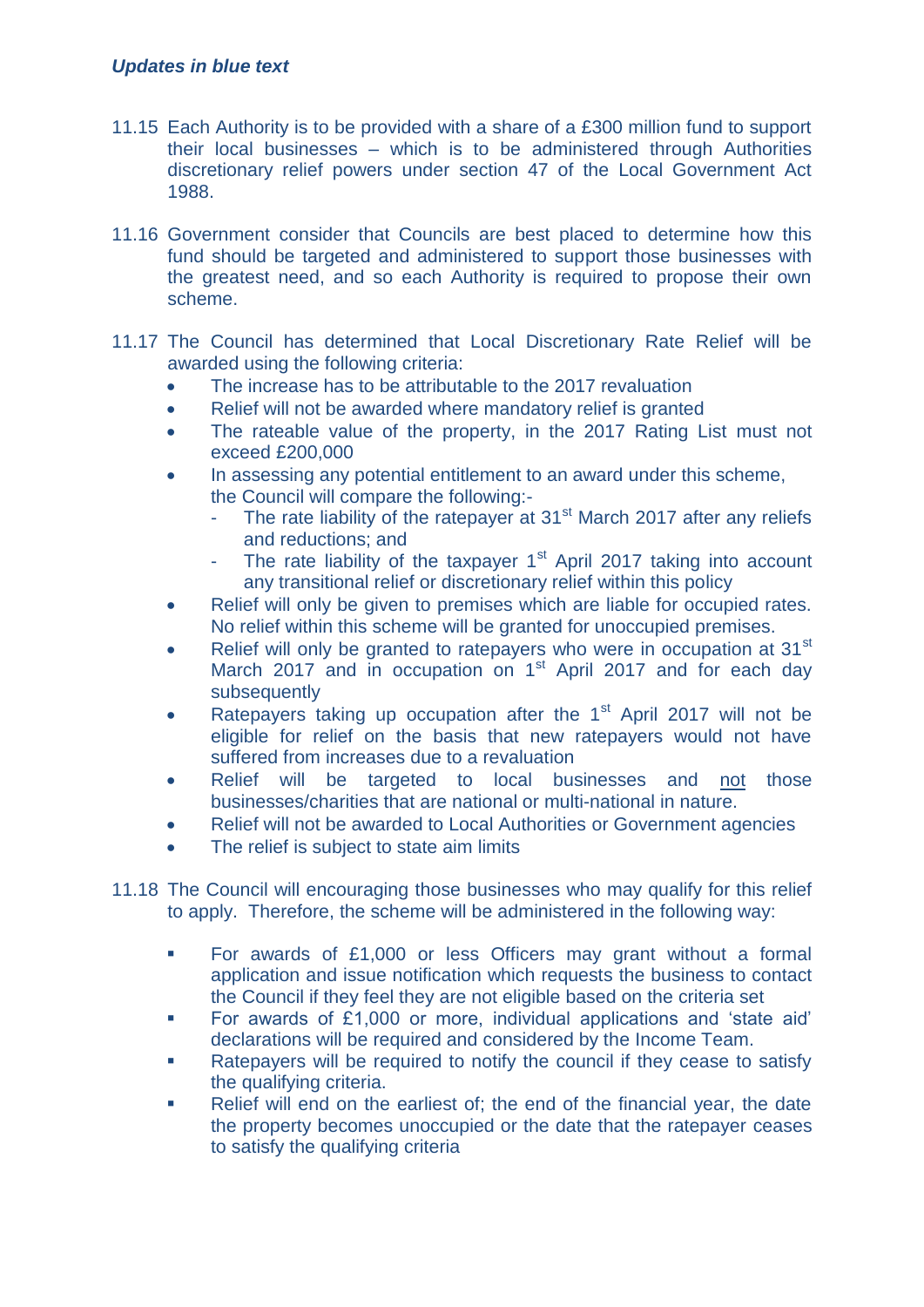11.19 The proposed amount of relief is tapered and estimated to be calculated as follows:-

|         | <b>Amount of Relief*</b>                            |  |  |
|---------|-----------------------------------------------------|--|--|
| 2017/18 | Award = $65\%$ of the increase in rate liability    |  |  |
| 2018/19 | 2017/18 award x 50% (for clarity, this will be half |  |  |
|         | of the relief awarded in 2017/18)                   |  |  |
| 2019/20 | 2018/19 award x 40% (for clarity, this will be      |  |  |
|         | 40% of the relief awarded in 2018/19)               |  |  |
| 2020/21 | 2019/20 award x 14% (for clarity, this will be      |  |  |
|         | 14% of the relief awarded in 2019/20)               |  |  |

*\*The levels of relief applied will be reviewed regularly in year to ensure that the support scheme is being operated in the most effective way.* 

- 11.20 In exceptional circumstances, the Council shall consider applications on a case by case basis where the ratepayer falls outside the criteria detailed in paragraph 11.15 but where the ratepayer can demonstrate that they are experiencing severe financial difficulties due to the revaluation on 1<sup>st</sup> April 2017.
- 11.21 The proposed scheme also allows the Council to review and amend the amount of relief during the course of the year to reflect changing circumstances.

#### **12 Reoccupation Relief**

- 12.1 This is a temporary measure that applies to ratepayers moving into previously empty retail premises between 1 April 2014 and 31 March 2016 only, the government is not changing the legislation around the reliefs available to properties. Instead the government will, in line with the eligibility criteria set out in this guidance, reimburse local authorities that use their discretionary relief powers, introduced by the Localism Act (under section 47 of the Local Government Finance Act 1988, as amended), to grant relief.
- 12.2 Properties that will benefit from the relief will be occupied hereditaments that:
	- When previously in use, were wholly or mainly used for retail as set out in below
	- Were empty for 12 months or more immediately before their reoccupation
	- Become reoccupied between 1 April 2014 and 31 March 2016
	- Are being used for any use (i.e. not just retail use) except as set out below
- 12.3 There is no rateable value limit for the hereditament in respect of either the previous or reoccupied use. However, State Aid De Minimis limits may limit the amount of relief given.
- 12.4 In relation to a premises' previous use for the purposes of Reoccupation Relief we consider retail to mean:
	- i. Hereditaments that were being used for the sale of goods to visiting members of the public: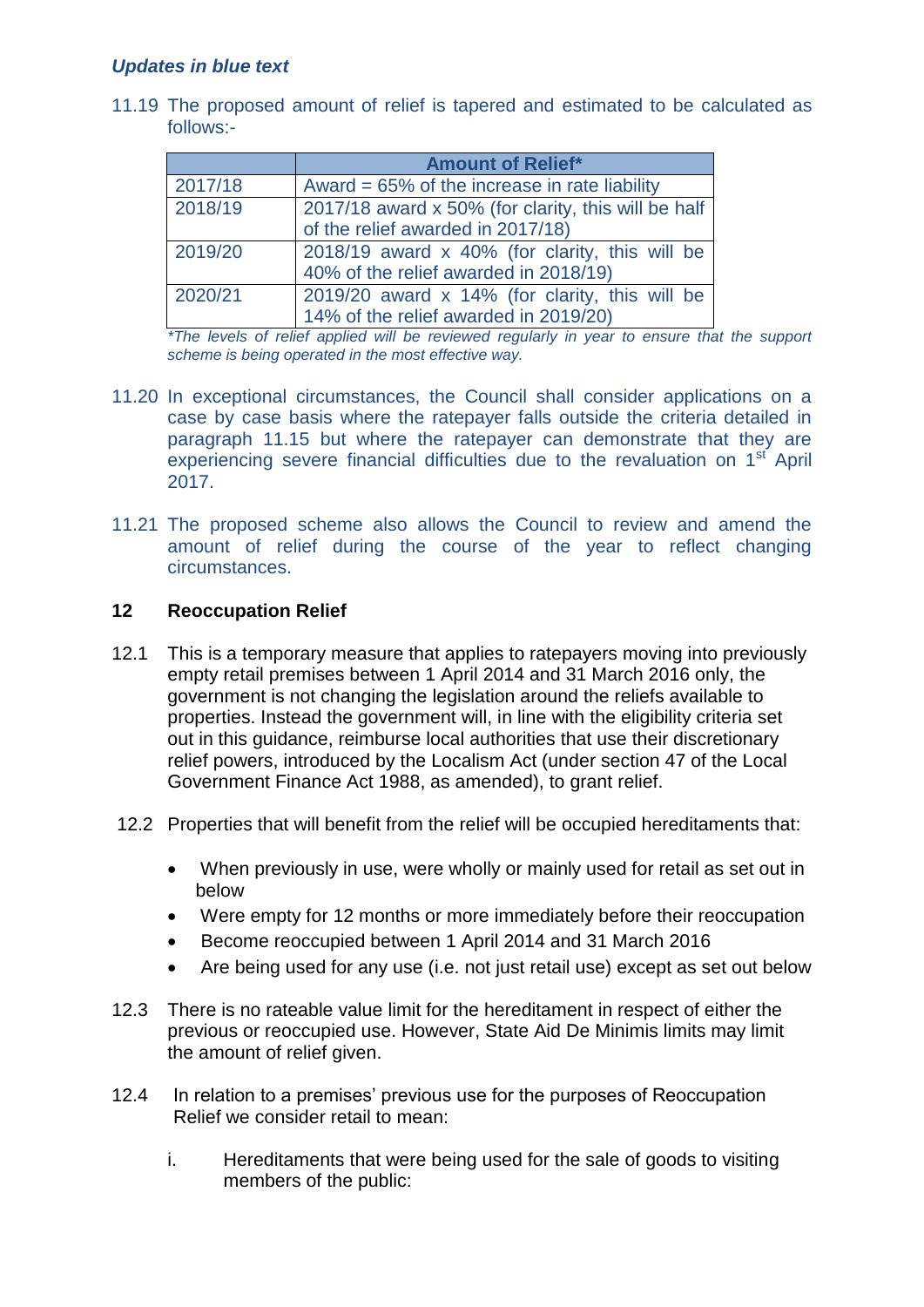- Shops (such as: florist, bakers, butchers, grocers, greengrocers, jewellers, stationers, off licence, chemists, newsagents, hardware stores, supermarkets, etc)
- Charity shops
- Opticians
- Post offices
- Furnishing shops/ display rooms (such as: carpet shops, double glazing, garage doors)
- Car/ caravan show rooms
- Second hard car lots
- Markets
- Petrol stations
- Garden centres
- Art galleries (where art is for sale/hire)
- ii. Hereditaments that were being used for the provision of the following services principally to visiting members of the public:
	- Hair and beauty services (such as: hair dressers, nail bars, beauty salons, tanning shops, etc)
	- Shoe repairs/ key cutting
	- Travel agents
	- Ticket offices e.g. for theatre
	- Dry cleaners
	- Launderettes
	- PC/ TV/ domestic appliance repair
	- Funeral directors
	- Photo processing
	- DVD/ video rentals
	- Tool hire
	- Car hire
- iii. Hereditaments that were being used for the provision of the following services principally to visiting members of the public:
	- Financial services (e.g. banks, building societies, bureaux de change, payday loan shops, betting shops, pawn brokers)
	- Other services (e.g. estate agents, letting agents, employment agencies)
- iv. Hereditaments that were being used for the sale of food and/ or drink to visiting members of the public:
	- Restaurants
	- Takeaways
	- Sandwich shops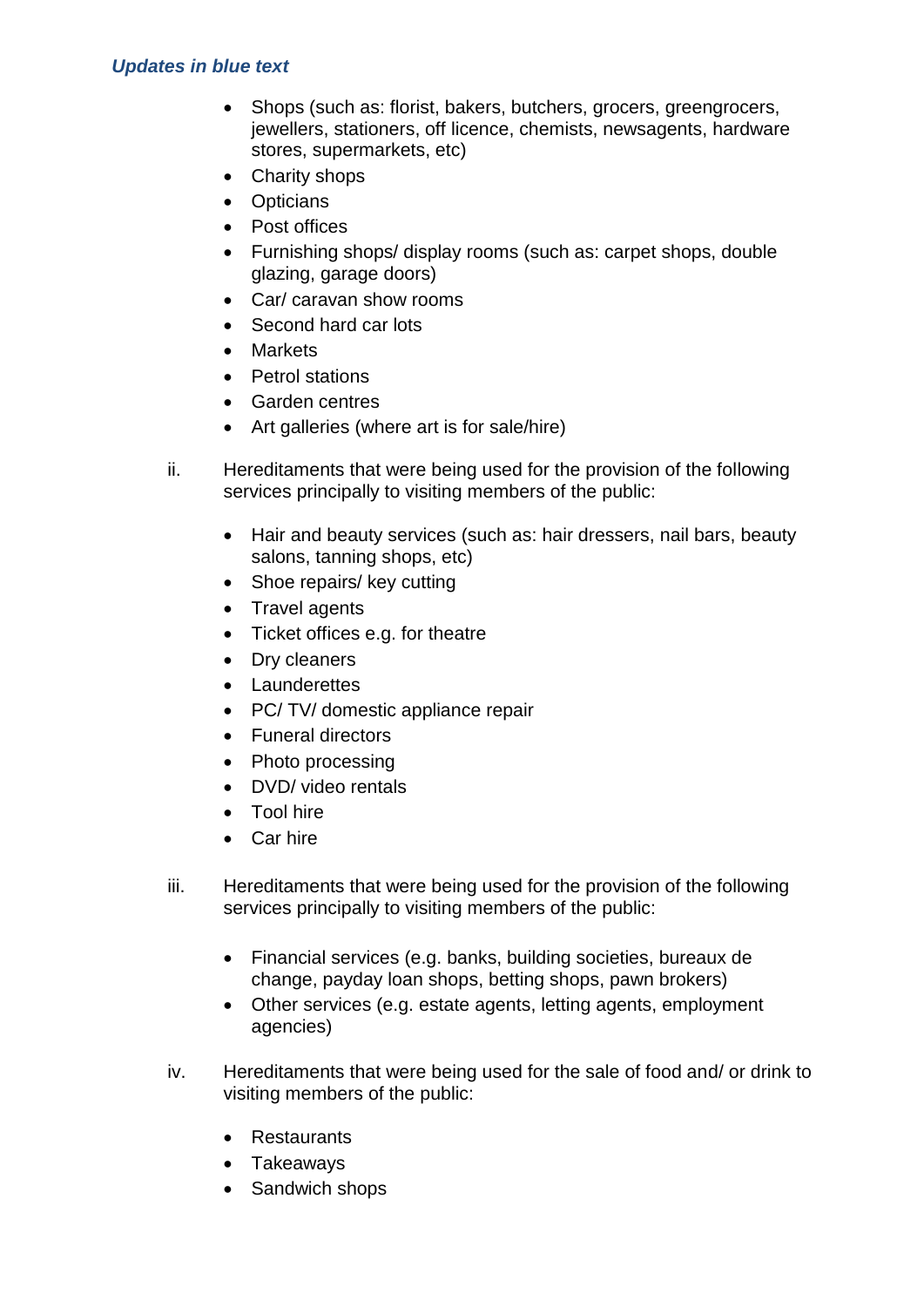- Coffee shops
- $\bullet$  Pubs
- $B =$ Bars
- 12.5 The list set out above is not intended to be exhaustive as it would be impossible to list the many and varied retail uses that exist. There will also be mixed uses. However, it is intended to be a guide for to the types of uses that government considers for this purpose to be retail. Authorities should determine for themselves whether particular properties not listed were broadly similar in nature to those above and, if so, to consider them to be retail. Conversely, properties that were not broadly similar in nature to those listed above should not be considered to be retail.
- 12.6 The new use of the reoccupied premises can be for any use (i.e. not just retail uses) except for hereditaments wholly or mainly being used as betting shops, payday loan shops, and pawn brokers.
- 12.7 As the grant of the relief is discretionary, authorities may choose not to grant the relief if they consider that appropriate, for example where granting the relief would go against the authority's wider objectives for the local area or where it would not help a shopping area to thrive. We would encourage councillors to be consulted on the final scheme that the local authority adopts, so there is a clear line of accountability in case of a dispute on the final local scheme that is adopted.
- 12.8 Relief will be available for 18 months from the first day the hereditament becomes occupied as long as the first day falls between 1 April 2014 and 31 March 2016, subject to the hereditament remaining continuously occupied.
- 12.9 The eligibility for the relief and the relief itself will be assessed and calculated on a daily basis.
- 12.10 Under this scheme the relief available for each property is 50% of the business rates liability after any mandatory or other discretionary reliefs (other than retail relief) have been applied, up to State Aid De Minimis limits. The relief should be calculated ignoring any prior year adjustments in liabilities which fall to be liable on the day.
- 12.11 Councils may use their discretionary powers to offer further discounts outside this scheme (and under local rate retention, 50 per cent of the cost would be locally funded and 50 per cent funded by central government).
- 12.12 Reoccupation Relief will be State Aid compliant where it is provided in accordance with the De Minimis Regulations (1407/2013)2.
- 12.13 Where a new hereditament has been created by a split or merger of hereditament(s), the new hereditament will be eligible for the Reoccupation Relief where at least half of the floor area of the new hereditament is made up of retail hereditaments that have been empty for 12 months or more (subject to meeting the other criteria).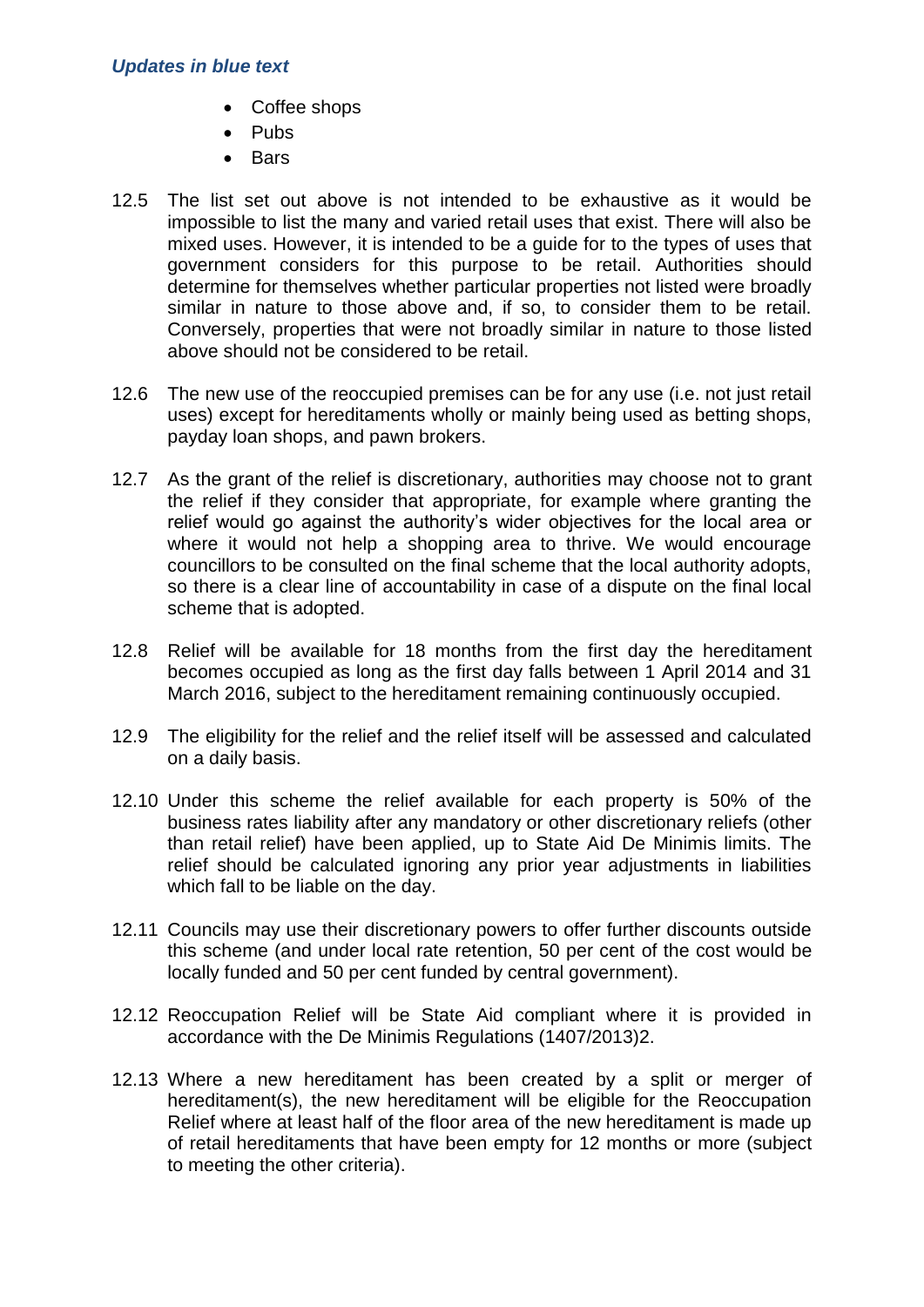- 12.14 Where a hereditament in receipt of Reoccupation Relief splits or merges to form new hereditaments, the new hereditaments will not be eligible for the remaining term of Reoccupation Relief.
- 12.15 Where a hereditament in receipt of Reoccupation Relief becomes unoccupied for any period of time less than 12 months it will not be eligible for any further Reoccupation Relief on occupation. However, if a hereditament that has previously received Reoccupation Relief becomes empty for 12 months or more it will be eligible for an additional 18 months Reoccupation Relief if the criteria are met.
- 12.16 The relief will run with the property rather than the ratepayer. So if a hereditament is in receipt of Reoccupation Relief and a new ratepayer becomes liable for the property they will benefit from the remaining term of the relief, subject to the new ratepayer's State Aid de minimis limits.
- 12.17 Where a property is eligible for Enterprise Zone relief, that relief should be granted and this will be funded under the rates retention scheme by a deduction from the central share. If a property in an Enterprise Zone is not eligible for Enterprise Zone relief, or that relief has ended, Reoccupation Relief may be granted in the normal way, and this would be reimbursed by grant under section 31 of the Local Government Act 2003. Local authorities should not claim funding for Reoccupation Relief on properties which would otherwise qualify for Enterprise Zone government funded relief.

#### **13 Other Businesses**

13.1 Discretionary Rate Relief of up to 100% may be awarded to any other Ratepayer in exceptional circumstances under Clause 69 of the Localism Act 2011, where it is in the Council's strategic or operational interests to do so.

#### **14 Hardship Relief**

- 14.1 The Council may remit payment of Business Rates in part or in full in certain cases of hardship.
- 14.2 An application for reduction must consider:
	- That the Ratepayer would sustain hardship if remission of rates was not granted; and
	- That it is reasonable to grant remission, having regard to the interests of the Council Taxpayer.
- 14.3 The circumstances where the Council would consider for the granting of Hardship Relief are:
	- The potential threat of closure of a business, and the loss of employment to local people; and
	- Preserving the local community and fabric of village life.
- 14.4 For claiming Hardship Relief the following conditions apply: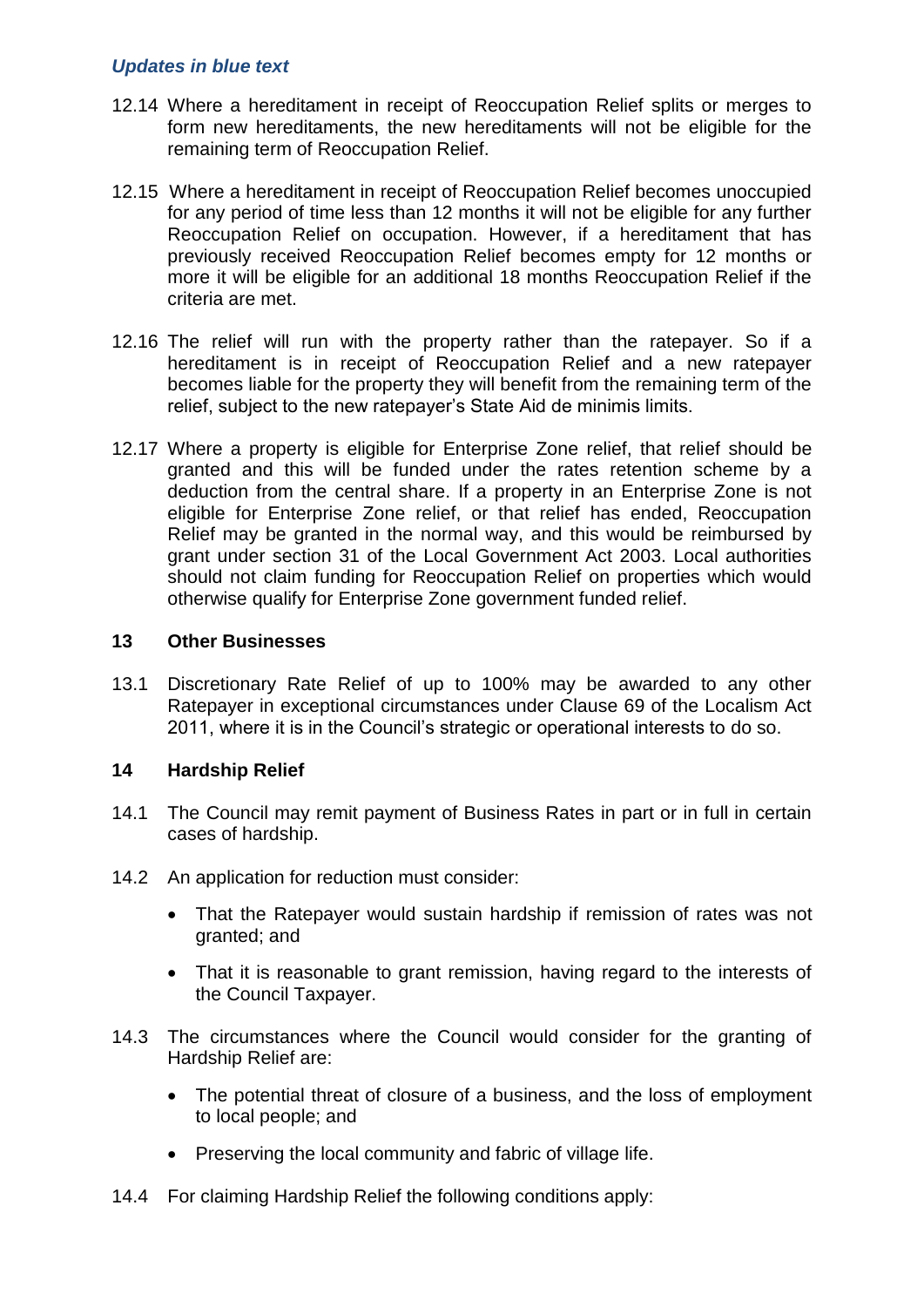- Applications must be in writing
- Remission should be the exception rather than the rule
- All factors relating to the business should be taken into account; and
- Each case should be decided on its own merits.
- 14.5 The following evidence will be taken into consideration when assessing an application for Hardship Relief:
	- The current year's accounts should be compared with previous years' accounts
	- Explanation of how the hardship has arisen; and
	- Steps taken to try to remedy the situation.

#### **16 Appeals**

- 16.1 Appeal against a refusal to grant Mandatory Relief is to the Magistrates Court at a Liability Order hearing if the decision is whether a property falls into one of the necessary categories.
- 16.2 The appeal will be by way of Judicial Review if the appeal is in respect of a village not being designated as a Rural Settlement.
- 16.3 An appeal against a refusal to grant Discretionary Relief will be by way of Judicial Review.